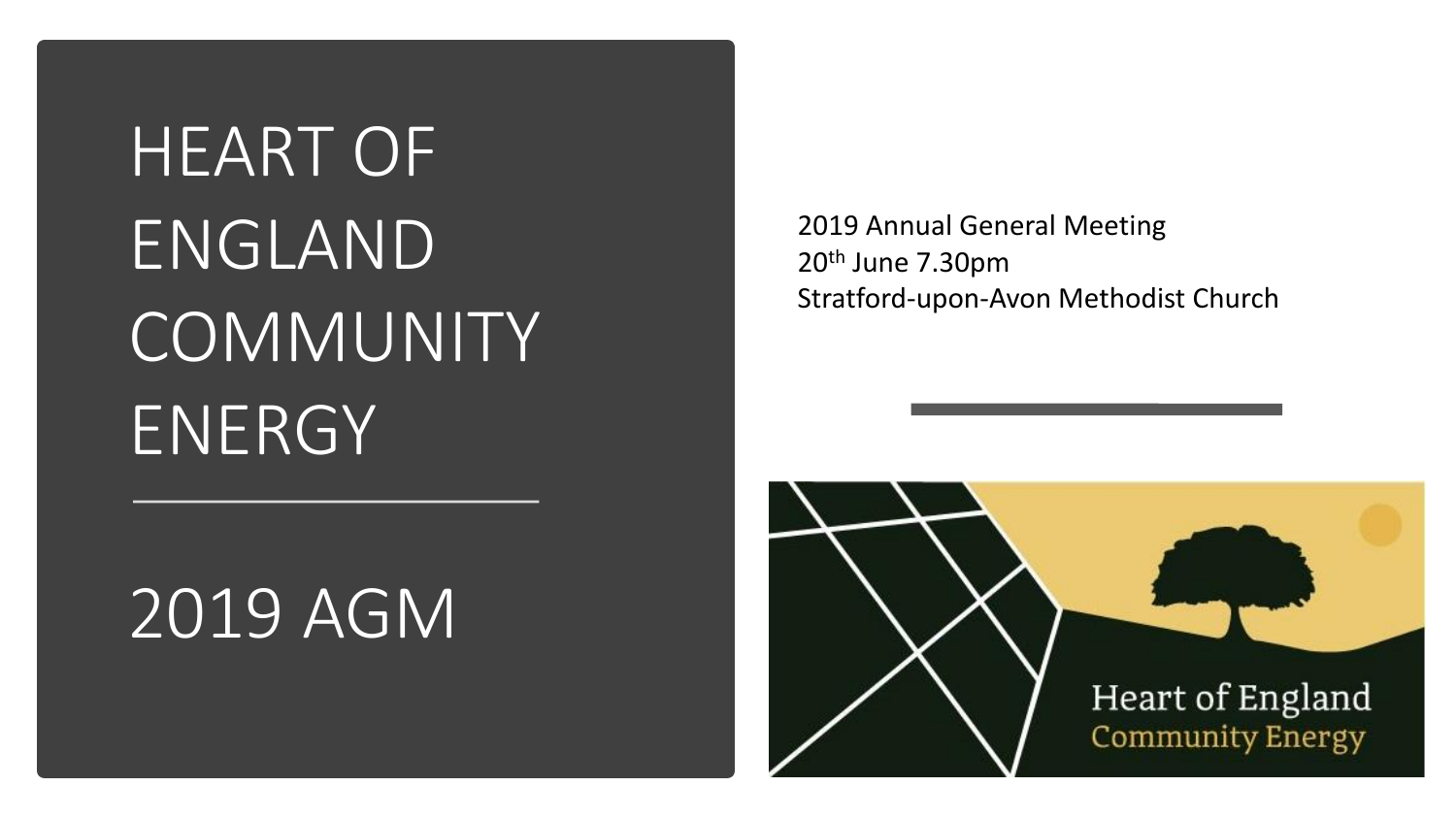# Agenda



- 1. About Heart of England Community Energy
- 2. Update:
	- Performance.
	- Payment of share and bond interest.
	- Community projects supported.
	- Refinance.
- 3. Formal AGM items
- 4. Guest speakers:
- Richard Milward, Act on Energy.
- Bob Sherman, Harbury E-Wheels.
- Jake Burnyeat, CfR CIC

### 5. AOB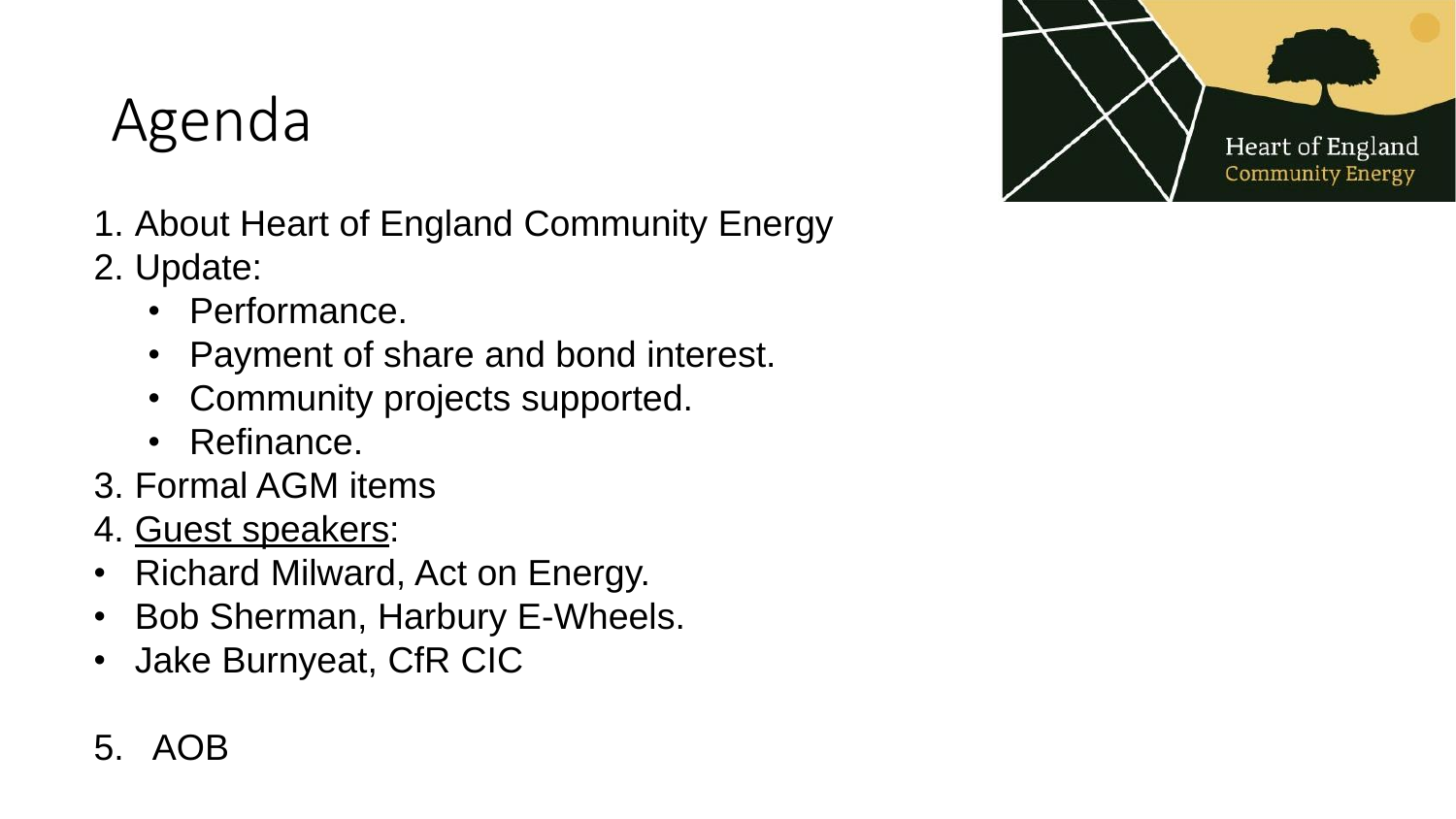

## Corporate Structure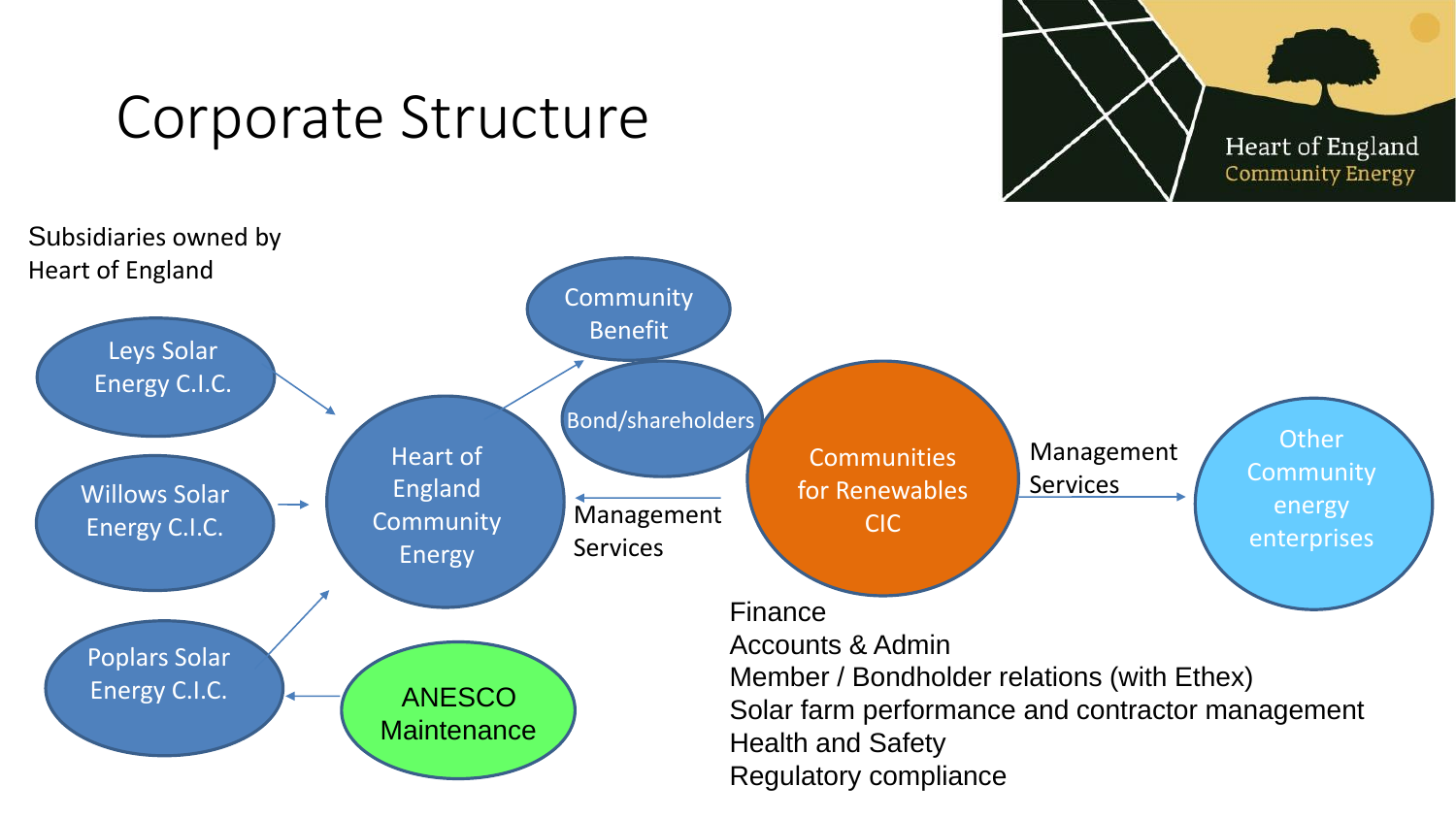# Heart of England Community Energy Limited



Regulated by the FCA, must provide benefit to the communities in which we operate.

Generate low carbon electricity to earn money.

Plans to pay 6% pa interest to shareholders and donate significant funds for community benefit.

Plans to pay 5% pa to bondholders and plans to issue more bonds soon.

One member one vote, regardless of number of shares.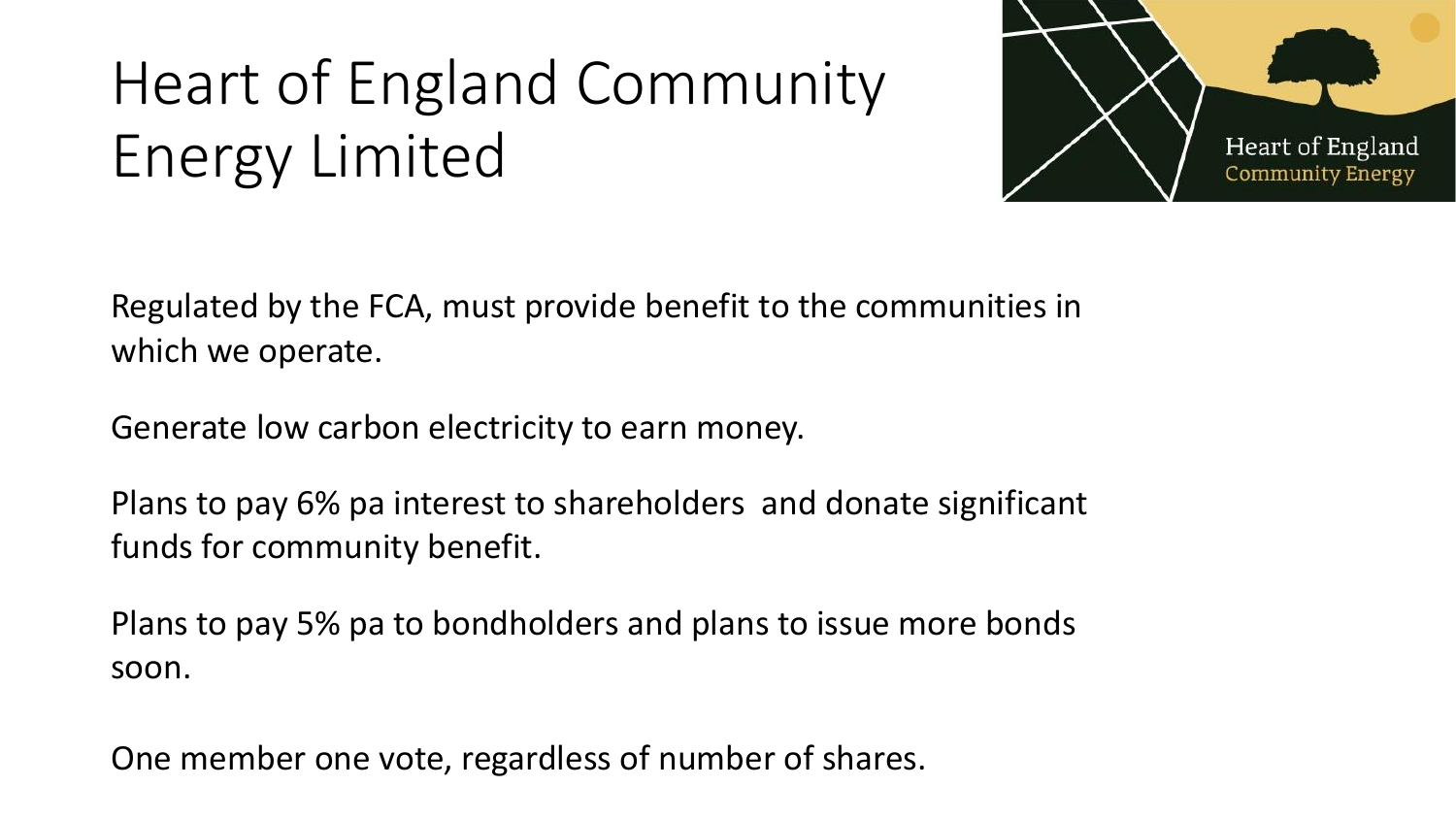# Communities for Renewables CIC



- CfR is a not-for-profit CIC which manages c.50MW of community energy assets.
- Became our asset manager last November.
- Provide the management services mentioned earlier.
- Overseen construction of a new financial model & website and managing the re-finance process.

[www.cfrcic.co.uk](http://www.cfrcic.co.uk/)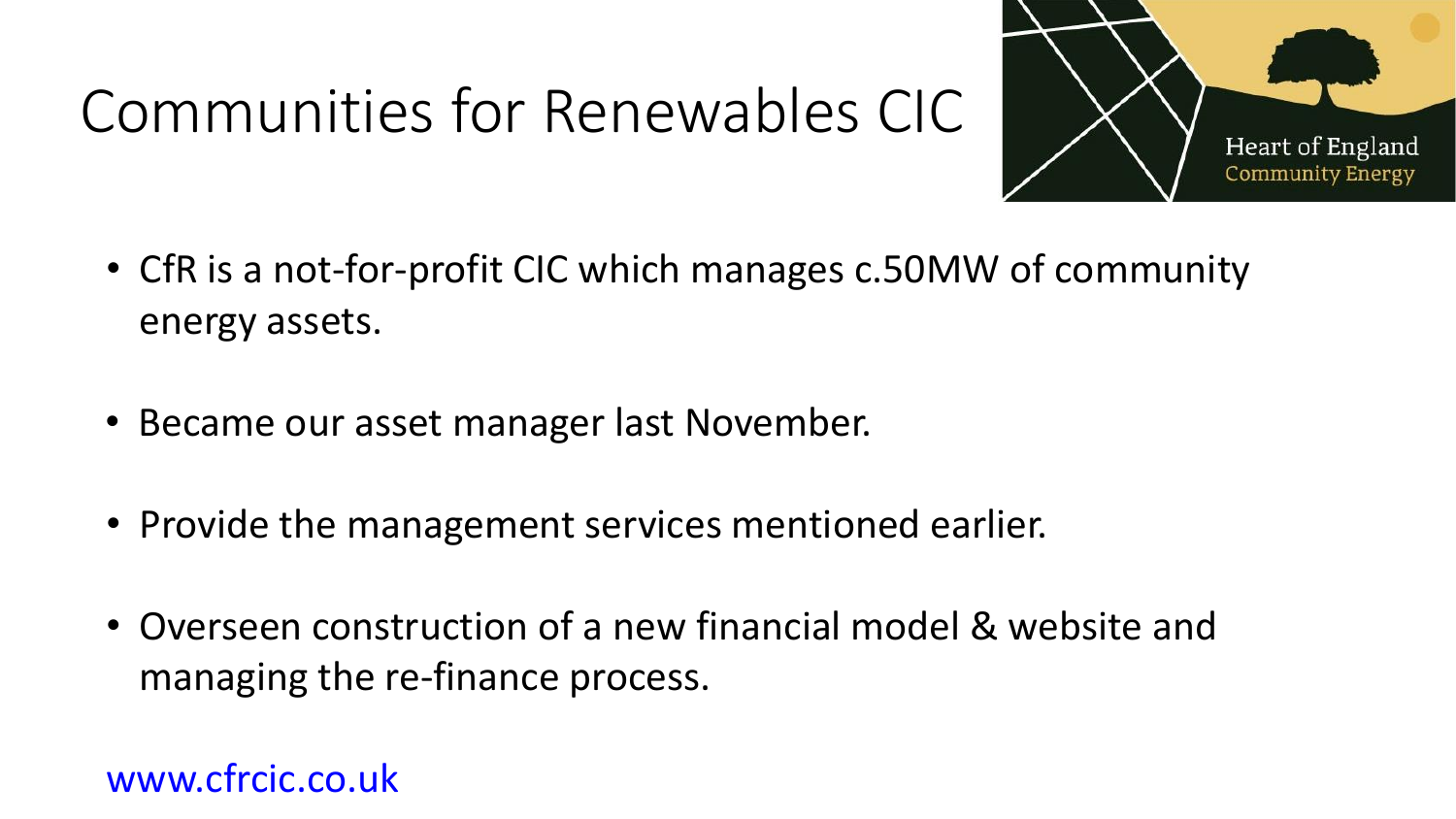# Performance - lifetime

Generation (kWh)

Generation (kWh)



HECE - combined sites performance to date



Recorded Generation (kWh) TA Project. Generation P50 (kWh) 4% up on original long-term projections Over 36million kWh generated 19,000 tonnes of C02 saved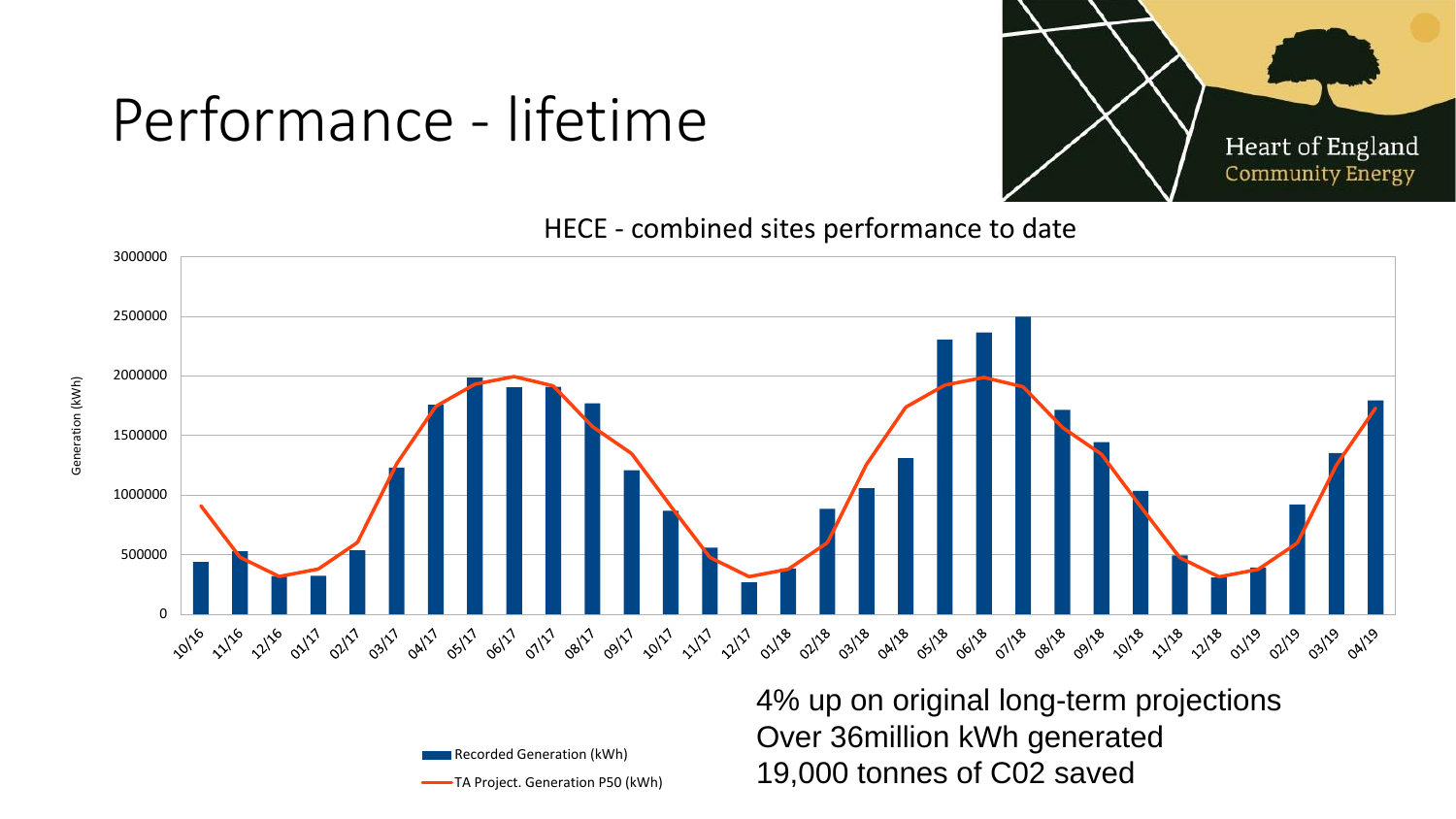# Performance – last 12 months



HECE - combined sites last 12 months



**Recorded Generation (kWh)** TA Project. Generation P50 (kWh)

## 16% up on original P50 projections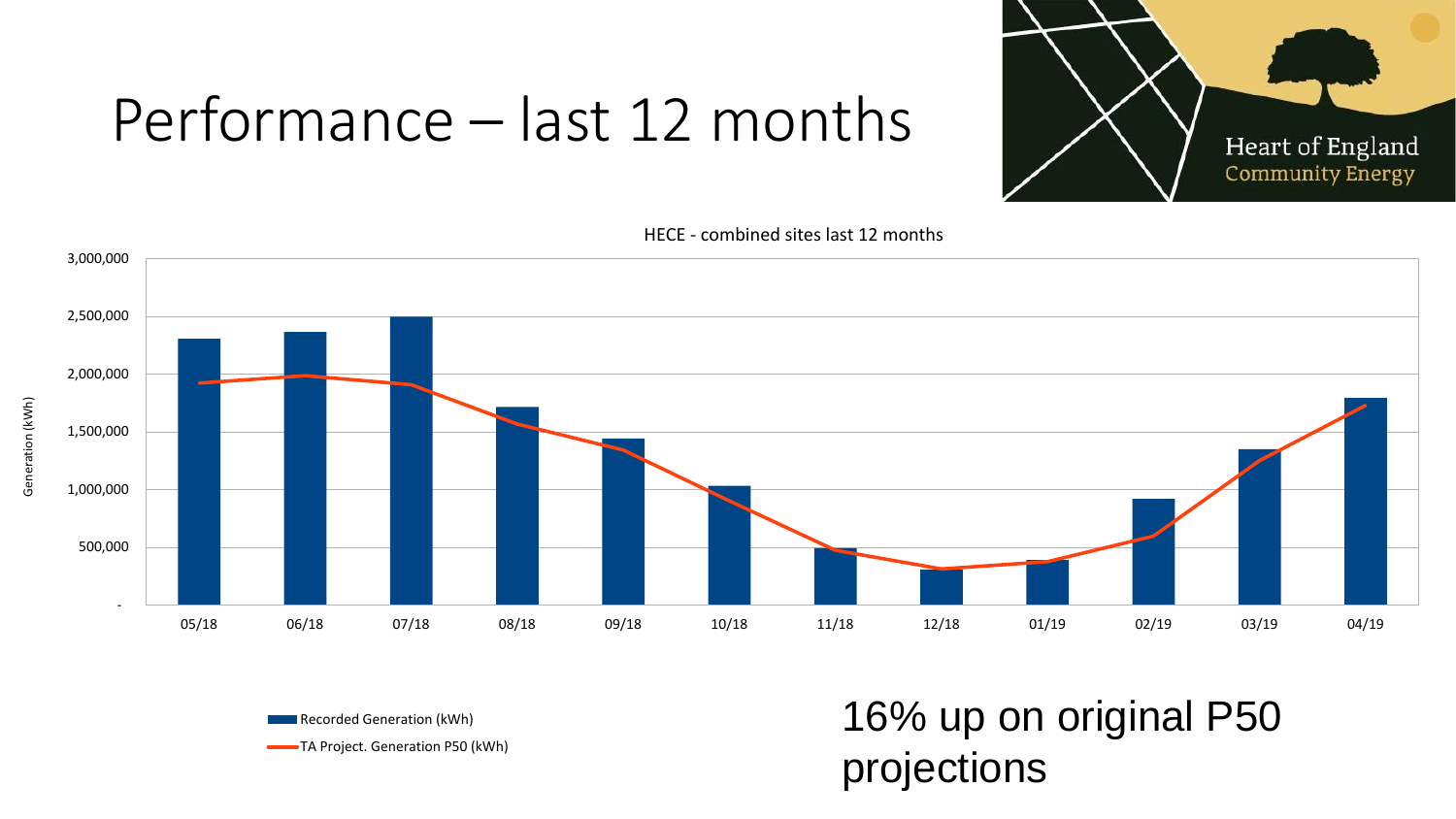# Member / bondholder payments



### **Bondholders**

- £339,900 from 54 bondholders
- Accrue interest at 5%
- 1st year's interest (to end April) paid by 31st May 2019 (DONE) and annually thereafter
- Maturity 30th April 2022

### **Members / shareholders**

- £267,000 from 72 members
- Accrue interest at 6%
- Board has approved 1st year's interest (to end Dec '18) to be paid by 31st July 2019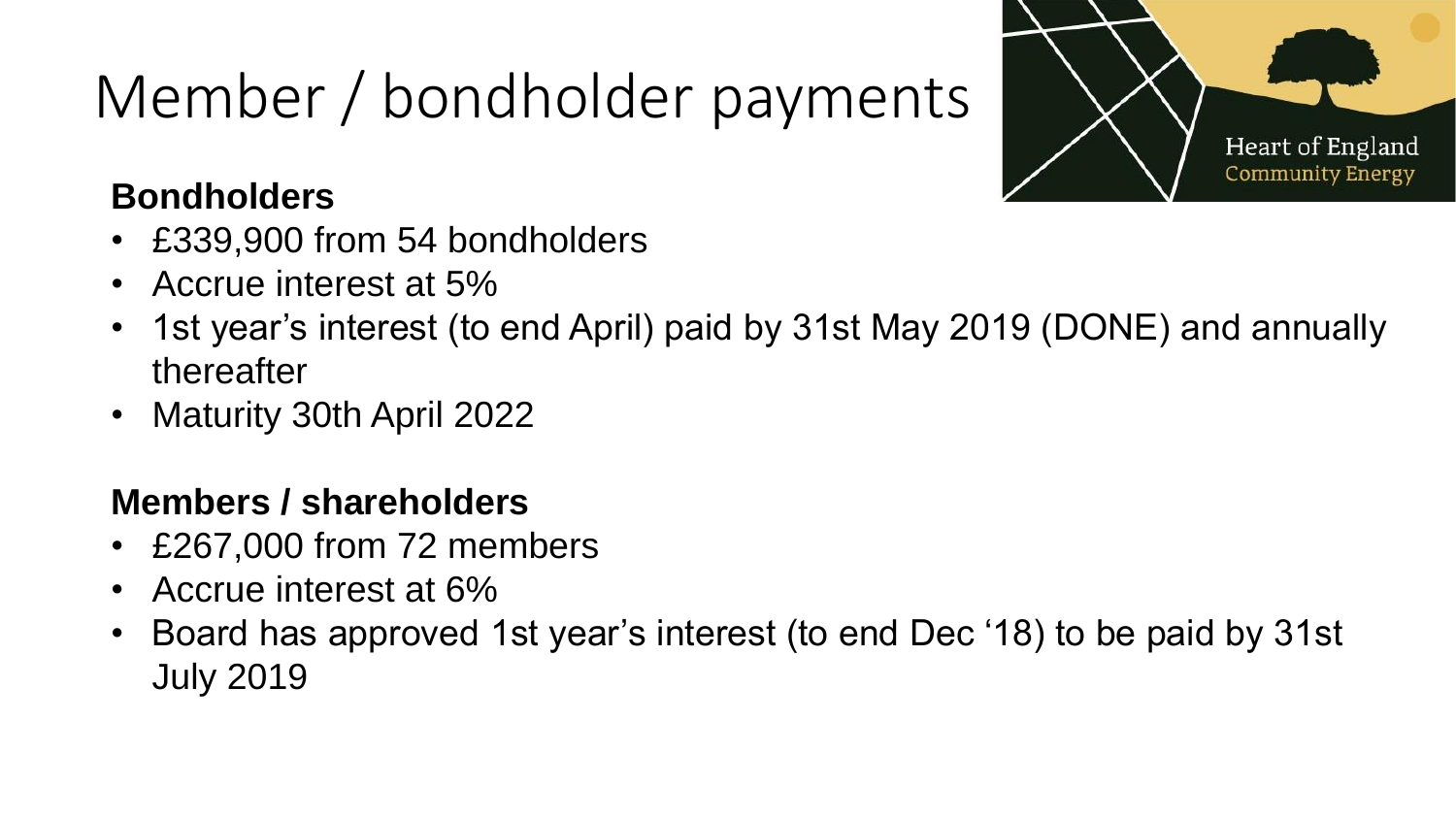# Community projects supported



## Act on  $Energy - £14,500 + £10,000$  from Stratford Town Trust

Solar Aid - £2,500

Harbury E-Wheels - £1,800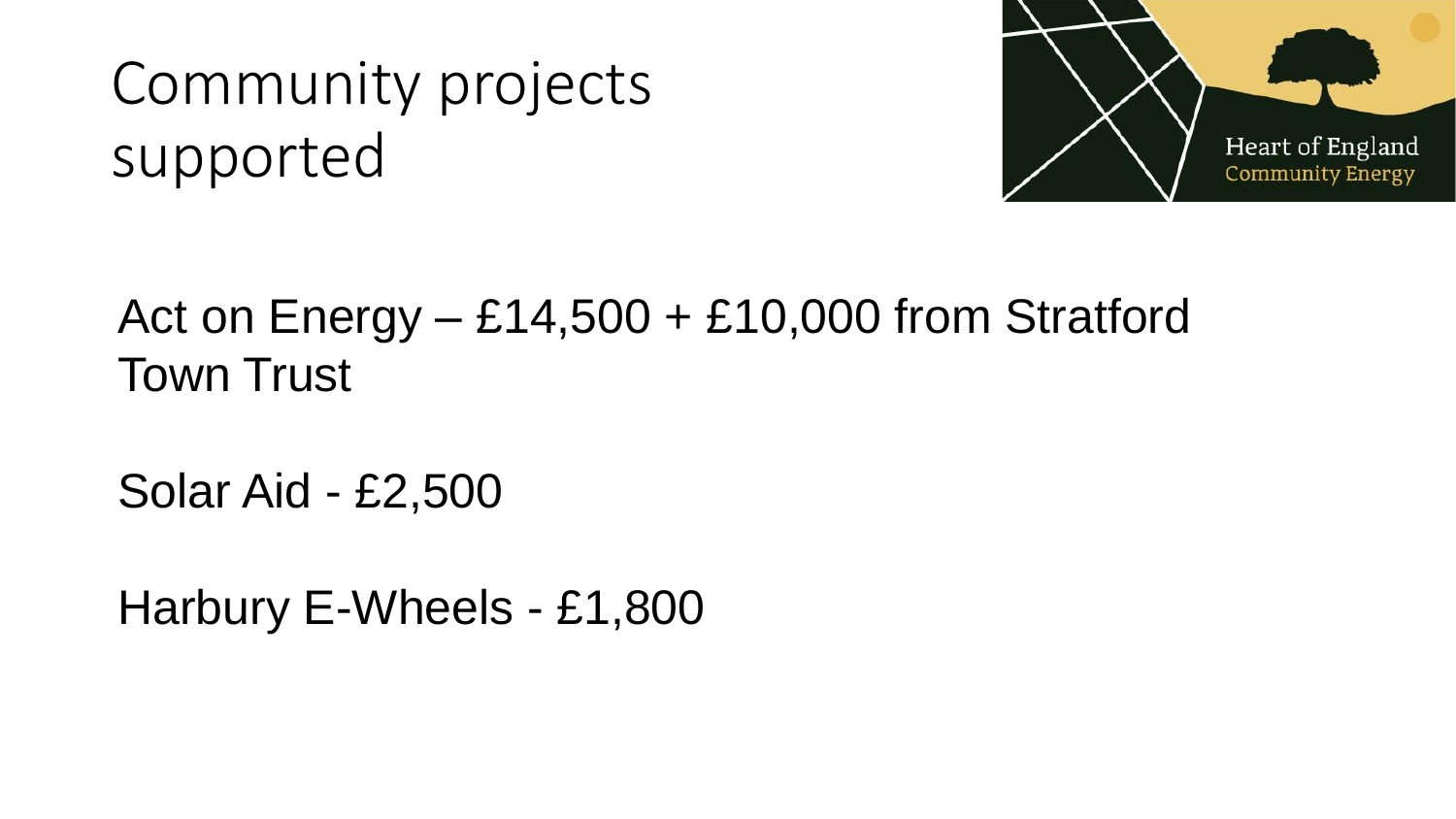# Refinance



|                  | <b>Current finance</b>                                           | <b>Re-finance</b>                                                                                                    |  |  |
|------------------|------------------------------------------------------------------|----------------------------------------------------------------------------------------------------------------------|--|--|
| Senior Ioan      | £10.6million Close Brothers<br>short-term loan at c.5.5%         | £11.1 million Triodos Bank Loan 15 year loan at<br>c.3.6%                                                            |  |  |
| SASC junior loan | £6.4 million (inc capitalised<br>interest) short-term loan at 8% | £2.25 million 18 year loan at 6%<br>£1.03 million 9 year loan at $6.5\%$ *<br>£2.61 million 2 year loan at $6.5\%$ * |  |  |
| <b>Bonds</b>     | £340k 2018 bonds at 5%                                           | c. £3 million <sup>**</sup> to be raised over next 2 years<br>Long-term bonds at c.5%                                |  |  |
| <b>Shares</b>    | £267k 2018 shares at 6%                                          | £267k 2018 shares at 6%                                                                                              |  |  |
|                  |                                                                  | *To be repaid by new bond offer and<br>cumulative cash<br>**TBC                                                      |  |  |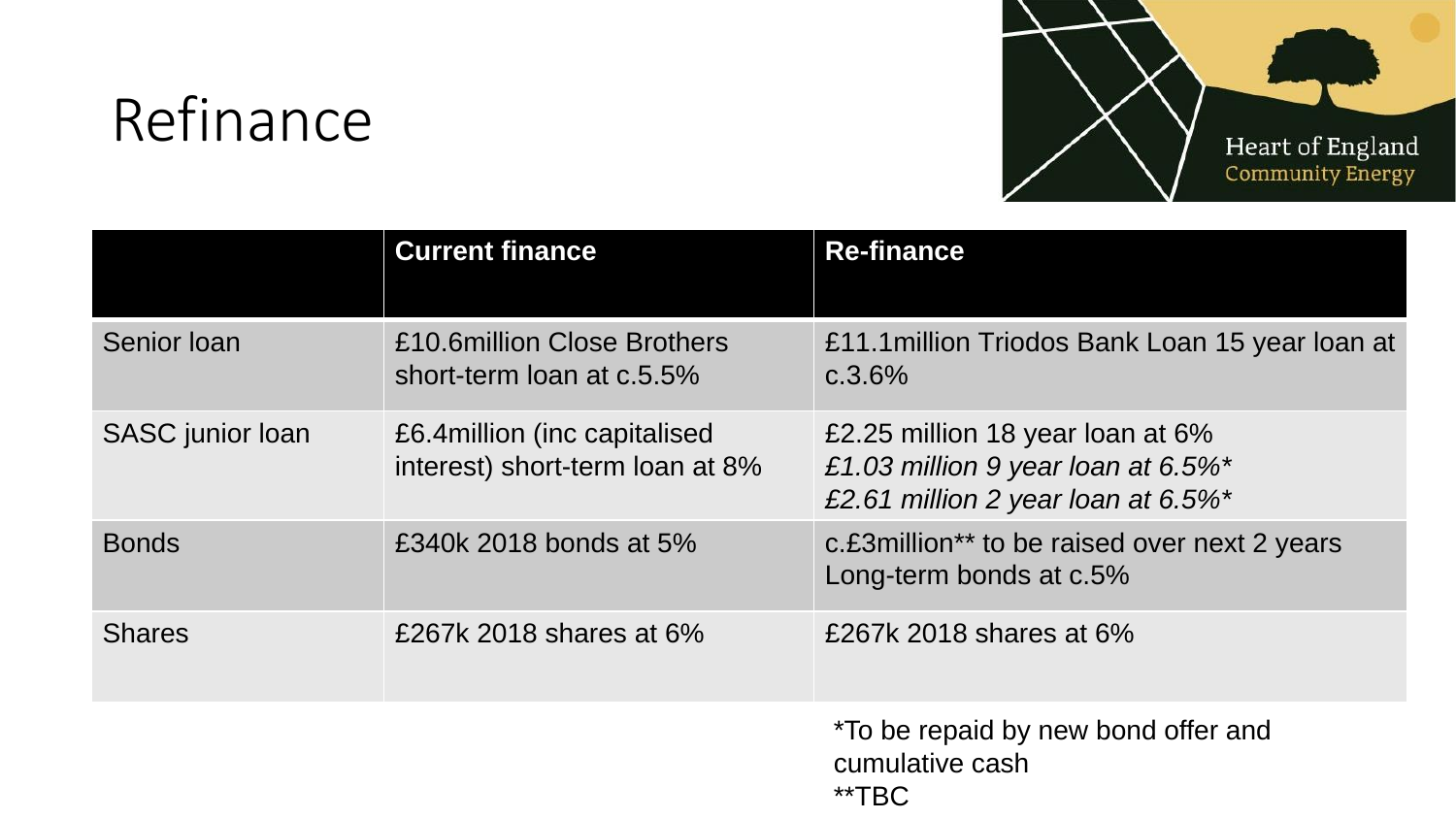# AGM Agenda



- a. To present Heart of England Community Energy accounts for the year ending 31st December 2018. Note these are draft unaudited accounts. Audited accounts will be circulated following the AGM.
- b. To delegate to the directors the authority to appoint auditors (currently Griffin Accountancy)
- c. To elect the board of directors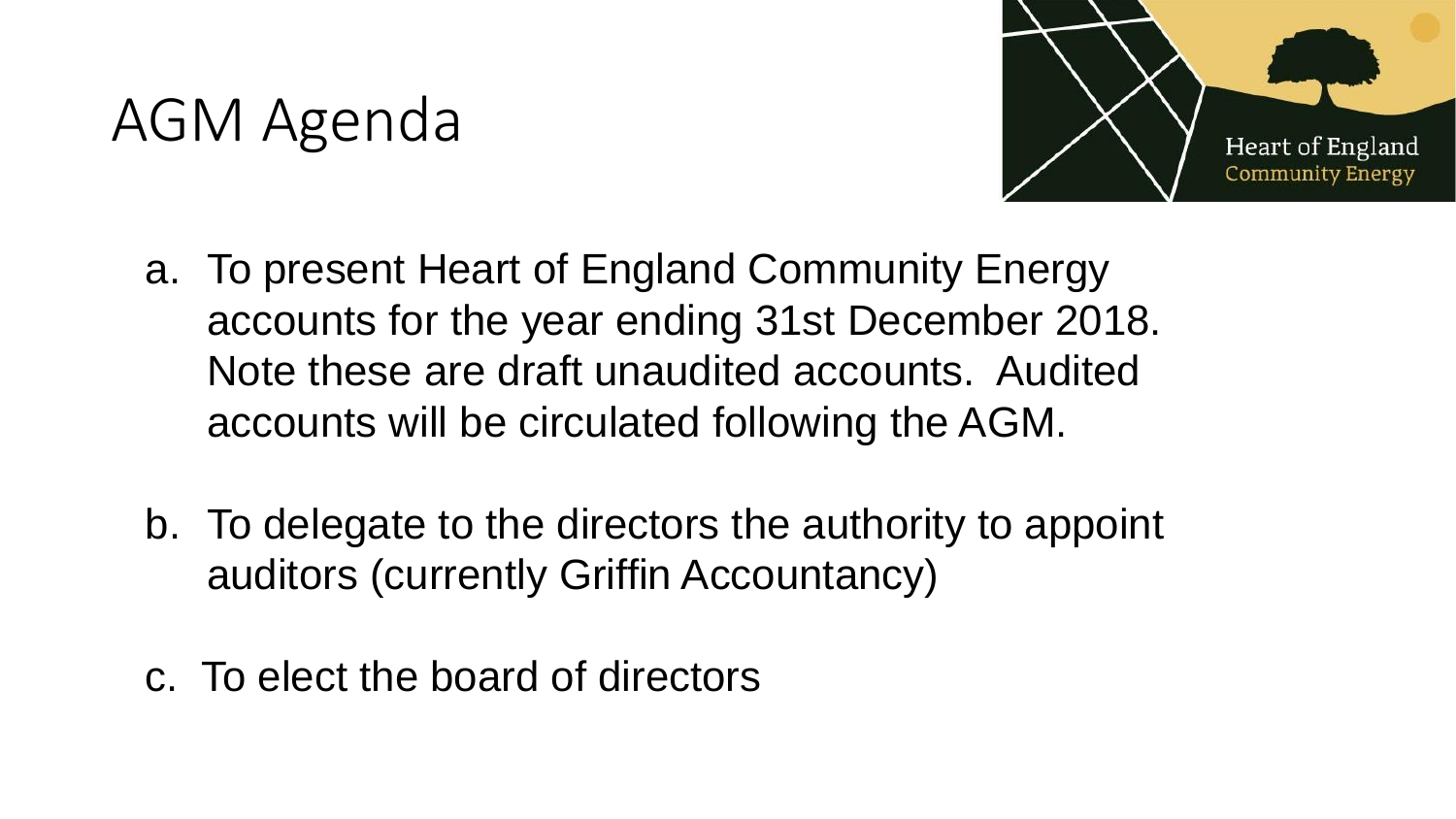#### **Heart of England Community Energy Ltd**

#### Consolidated Income Statement for the Year Ended 31 December 2018



|                                               | Notes | 31.12.18<br>£ | 31.12.17<br>£ | Commu  |
|-----------------------------------------------|-------|---------------|---------------|--------|
| <b>TURNOVER</b>                               |       | 1,784,459     | 615,643       |        |
| Administrative expenses                       |       | 1,360,065     | 567,163       |        |
| <b>OPERATING PROFIT</b>                       | 3     | 424,394       | 48,480        | P&L to |
| Interest payable and similar<br>expenses      |       | 1,034,586     | 495,503       | Dec    |
| <b>LOSS BEFORE TAXATION</b>                   |       | (610, 192)    | (447, 023)    | 2018   |
| Tax on loss                                   |       |               |               |        |
| <b>LOSS FOR THE FINANCIAL YEAR</b>            |       | (610, 192)    | (447, 023)    |        |
| Loss attributable to:<br>Owners of the parent |       | (610, 192)    | (447, 023)    |        |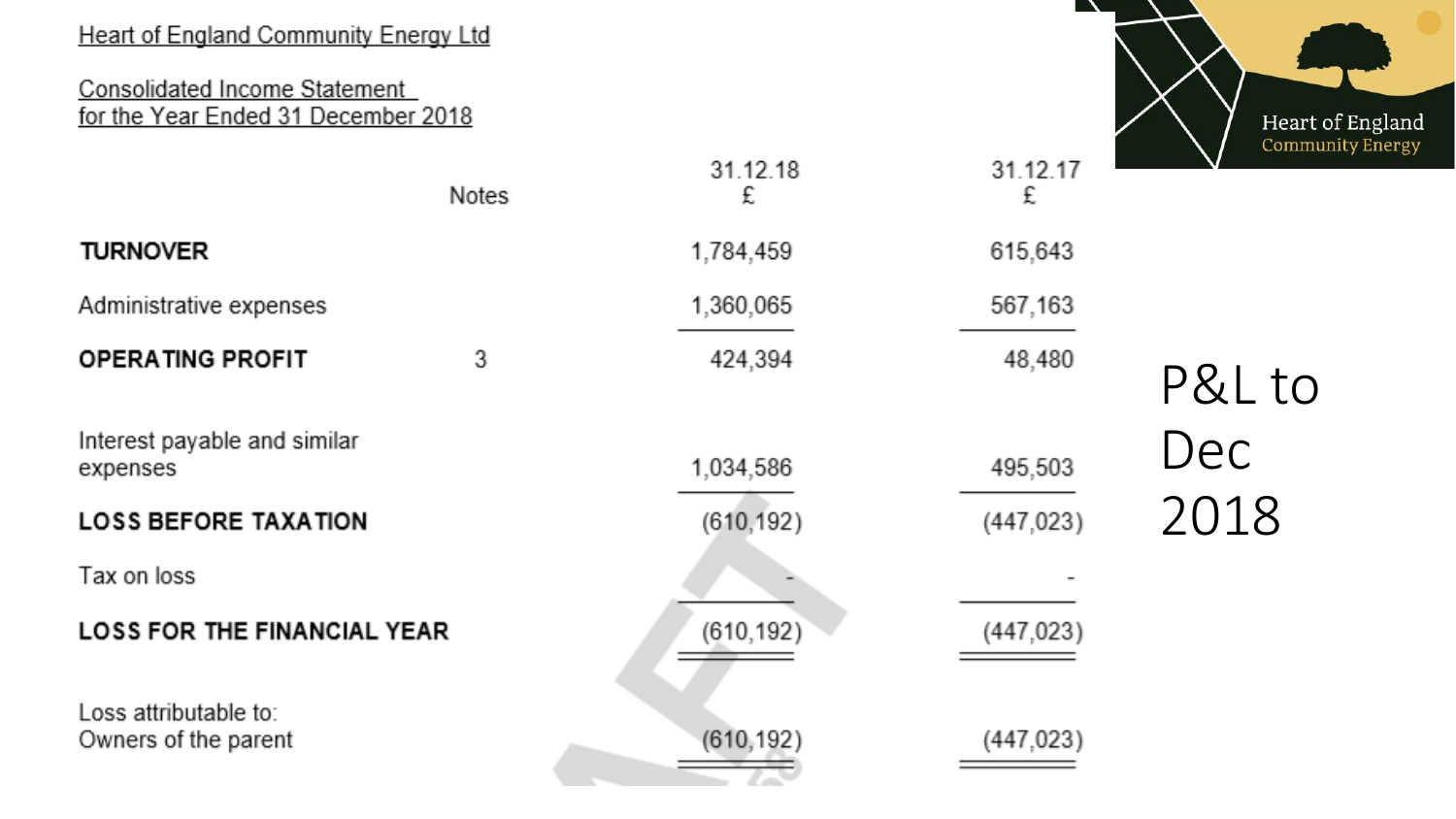Consolidated Balance Sheet<br>31 December 2018

|                                                         |                | 31.12.18   |             | 31.12.17  |            |
|---------------------------------------------------------|----------------|------------|-------------|-----------|------------|
|                                                         | Notes          | £          | £           | £         | £          |
| <b>FIXED ASSETS</b>                                     |                |            |             |           |            |
| Intangible assets                                       | 5              |            | 476,034     |           | 496,219    |
| Tangible assets                                         | 6              |            | 13,898,745  |           | 14,645,805 |
| Investments                                             | $\overline{7}$ |            |             |           |            |
|                                                         |                |            | 14,374,779  |           | 15,142,024 |
| <b>CURRENT ASSETS</b>                                   |                |            |             |           |            |
| Debtors                                                 | 8              | 669,837    |             | 384,938   |            |
| Cash at bank                                            |                | 1,332,008  |             | 1,285,106 |            |
|                                                         |                | 2,001,845  |             | 1,670,044 |            |
| <b>CREDITORS</b><br>Amounts falling due within one year | 9              | 10,840,447 |             | 771,388   |            |
| NET CURRENT (LIABILITIES)/ASSETS                        |                |            | (8,838,602) |           | 898,656    |
| <b>TOTAL ASSETS LESS CURRENT</b>                        |                |            |             |           |            |
| <b>LIABILITIES</b>                                      |                |            | 5,536,177   |           | 16,040,680 |
| <b>CREDITORS</b>                                        |                |            |             |           |            |
| Amounts falling due after more than                     |                |            |             |           |            |
| one year                                                | 10             |            | 6,326,391   |           | 16,487,702 |
| <b>NET LIABILITIES</b>                                  |                |            | (790, 214)  |           | (447, 022) |
|                                                         |                |            |             |           |            |
| <b>CAPITAL AND RESERVES</b>                             |                |            |             |           |            |
| Called up share capital                                 |                |            | 267,001     |           |            |
| Retained earnings                                       |                |            | (1,057,215) |           | (447, 023) |
|                                                         |                |            | (790, 214)  |           | (447, 022) |
|                                                         |                |            |             |           |            |



Balance sheet at end Dec 2018